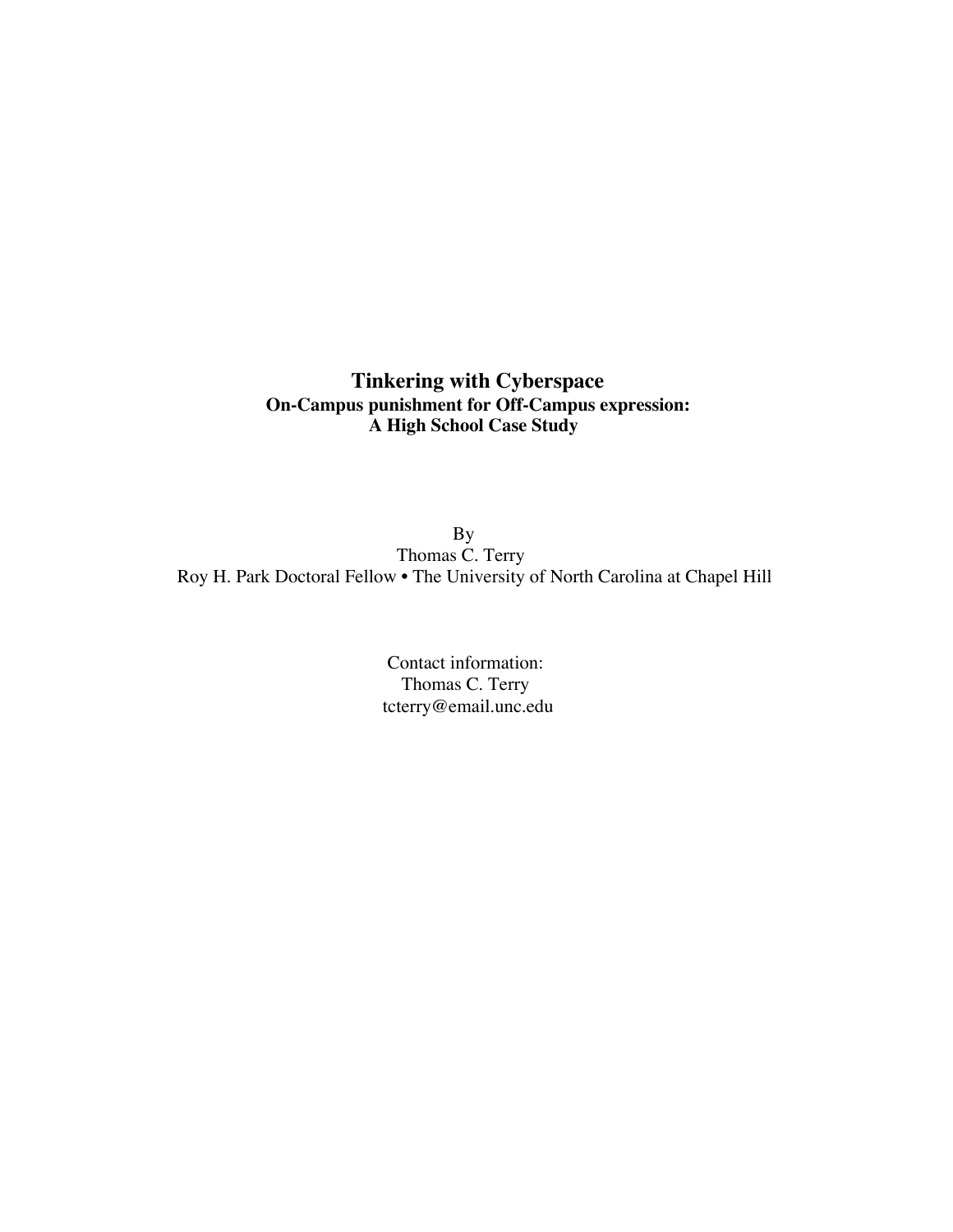### **Tinkering with Cyberspace**

*"The Fourteenth Amendment . . . protects the citizen against the state and all of its creatures – Boards of Education not excepted . . . That they are educating the young for citizenship is reason for scrupulous protection of Constitutional freedoms of the individual, if we are not to strangle the free mind at its source and teach youth to discount important principles of our government as mere platitudes." – Justice Robert Jackson* (West Virginia, 637)

Justice Jackson wrote those words in the midst of the most horrific war in human experience, a war fought to preserve those constitutional liberties he spoke of so eloquently. And yet, over half a century later, his wisdom and advice are still lost on many, if not most, school districts, boards of education, teachers, administrators, and more than a few parents. And perhaps even the present Supreme Court (West Virginia, 624).

Carbon County Vocational-Technical High School (CCVTHS) is located in Jim

Thorpe, Pennsylvania. Philadelphia is about 90 minutes to the south.<sup>1</sup> Nestled in the coal

mining foothills of the Pocono Mountains, was an unlikely location for a flashpoint in a

high-tech, online world. This paper examined where CCVTHS, the Internet, and on-campus

punishment for off-campus behavior intersected.

 $\frac{1}{1}$  $<sup>1</sup>$  Mauch Chunk was founded in 1816 and split into two towns: East Mauch Chunk and Mauch Chunk. It</sup> was an industrial and coal mining center during the  $19<sup>th</sup>$  Century and the area was known as the Switzerland of America, second only to Niagara Falls as a honeymoon destination. The Depression hit the area hard and by the 1950s, when legendary athlete Jim Thorpe died in Philadelphia, the two towns were in dire straits, though civic-minded citizens were attempting an economic comeback. Mrs. Thorpe tried to induce Oklahoma to build a memorial to her husband, but it declined. Hearing of Mauch Chunk and East Mauch Chunk's efforts at a renaissance, Mrs. Thorpe visited the communities. In the wake of her visit, the towns voted to merge and name the new city after Jim Thorpe. His body was brought to his namesake town in 1954 and interred in a mausoleum on the city's edge. The town of around 5,000 has transformed itself into antique shopping and tourist center.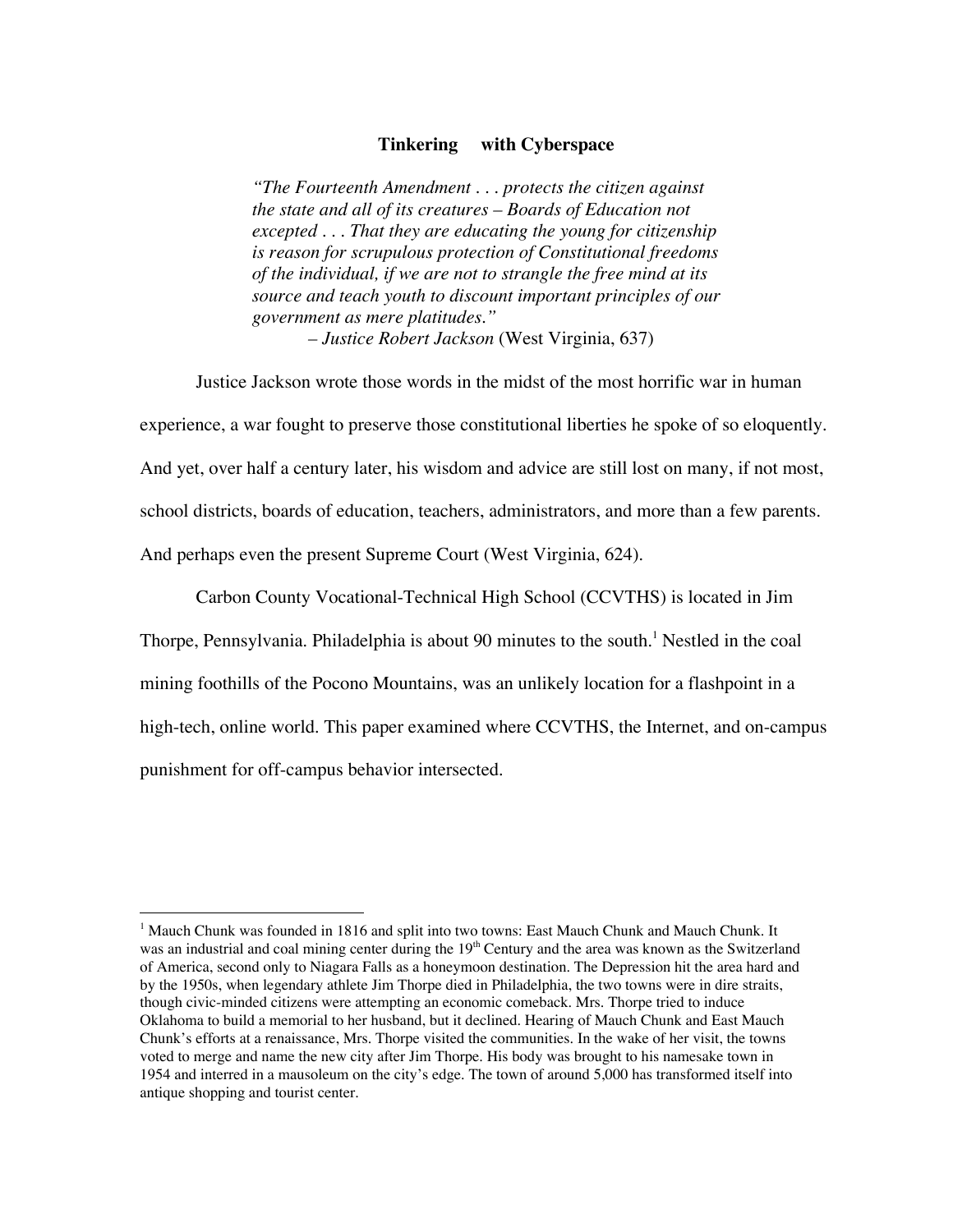*The Babbitt* newspaper in  $2002^2$  was produced entirely off-campus without any school resources.<sup>3</sup> Its Web address was **www.thebabbitt.com** and was professionally designed and presented.<sup>4</sup> Next to the dateline, where newspaper slogans have traditionally been emblazoned, *The Babbitt* pledged, "Today the Internet, Tomorrow the World!" It had a five-member staff of mainly high school students, headed by founders James Curry and Conrad Flynn. Staff members were not from any lunatic fringe. At the time, Curry intended to go to journalism school and pursue a career in broadcast journalism, Flynn planned a career in international corporate law, Katharine Marks hoped to earn a degree in architectural design and education, and Eric Zuber was already attending Wilkes University. *The Babbitt* covered six high schools in the Carbon County area: Jim Thorpe, Lehighton, Palmerton, Panther Valley, Weatherly and its main focus, Carbon County Vocational-Technical High School (The Babbitt, 2/26/2002).

### **Beyond the news of the day**

A number of features adorned *The Babbitt* beyond the "news of the day." There was a timeline, detailing the online newspaper's history, a free subscription form to receive the paper by e-mail, an archive (under construction in early 2002), and a message board/discussion forum linked to each article. There was a special section devoted to student rights of due process, freedom of speech, right to privacy, right to keep school records private, and rights of equality in education, all provided by the American Civil Liberties

 $\frac{1}{2}$  $2$  As of 2005, the newspaper was off-line.

<sup>&</sup>lt;sup>2</sup> The Babbitt was named after a character in a Sinclair Lewis novel of the same name. Lewis was a social reformer and critic. Babbitt was a "materialistic and complacent businessman," according to *The New Shorter Oxford English Dictionary*, Vol. 1, 162 (1993).

<sup>&</sup>lt;sup>4</sup> For the sake of clarity and consistency, www.thebabbitt.com and *The Babbitt* will be used interchangeably and referred to as a newspaper or an online newspaper. Considerable historical baggage is associated with the word newspaper, but there is nothing in the term that limits it to a publication created with ink and paper by a large, expensive mechanical printing press.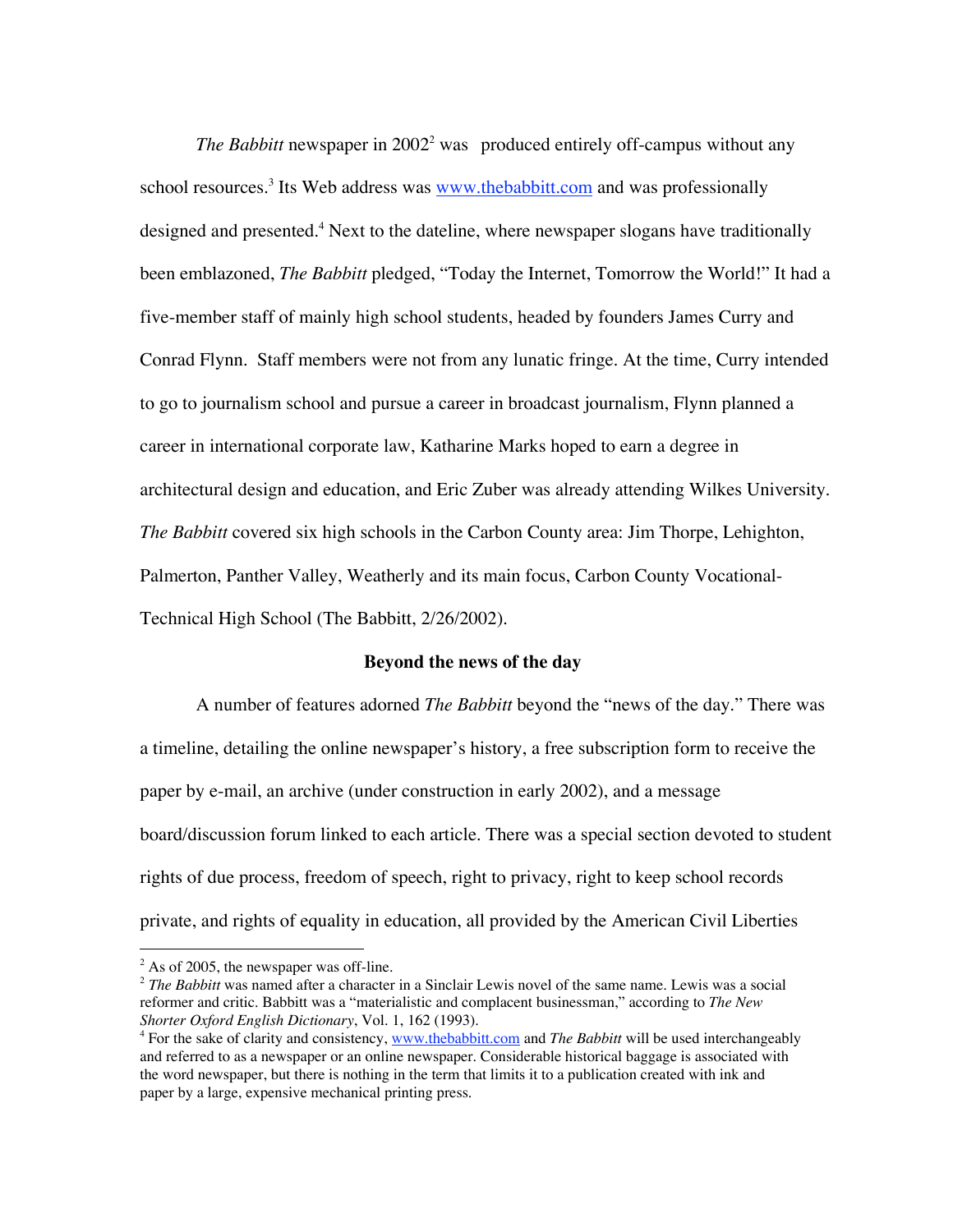Union's Department of Public Education. There was even a banner advertisement heading the top of the discussion forum (The Babbitt, 2/26/02).

*The Babbitt* had a rocky history. Founded by Flynn and Curry in April 2000, it produced its premiere edition on May 28, 2000. On June 6, Panther High School served staff members with documents threatening legal action, prompting a temporary hiatus in the newspaper's activities (Curry, "Staff Faced," 2/26/02). Two months later, after consulting lawyers and the Student Press Law Center (SPLC), *The Babbitt* was back in business, although at CCVTHS where the students had transferred. In October, Curry left the staff, prompting the newspaper to shut down until late January 2001, when the online newspaper was revived and reorganized with Curry back on board. On April 4, a "rip-off publication" was published and, just like a mainstream publication, *The Babbitt* took "immediate action," although it did not specify what that meant (Curry, "Staff Faced," 2/26/02).

If success is judged by the amount of controversy generated, then *The Babbitt* was a winner. According to *The Morning Call* of nearby Allentown, Pennsylvania, *The Babbitt* was mining territory traditional high school newspapers eschew (Parker, 1/22/02). In fact, the online newspaper had done work that earned accolades and professional awards for traditional media.

In one story, *The Babbitt* blew the whistle on an alleged dumpsite at CCVTHS, prompting the Environmental Protection Agency to force a clean-up. It opposed a Catholic priest saying prayers at a school assembly, concerned about the separation of church and state. The online newspaper published photographs proving that the bathroom stalls at the school were missing their doors, potentially exposing users to casual observation (On-Line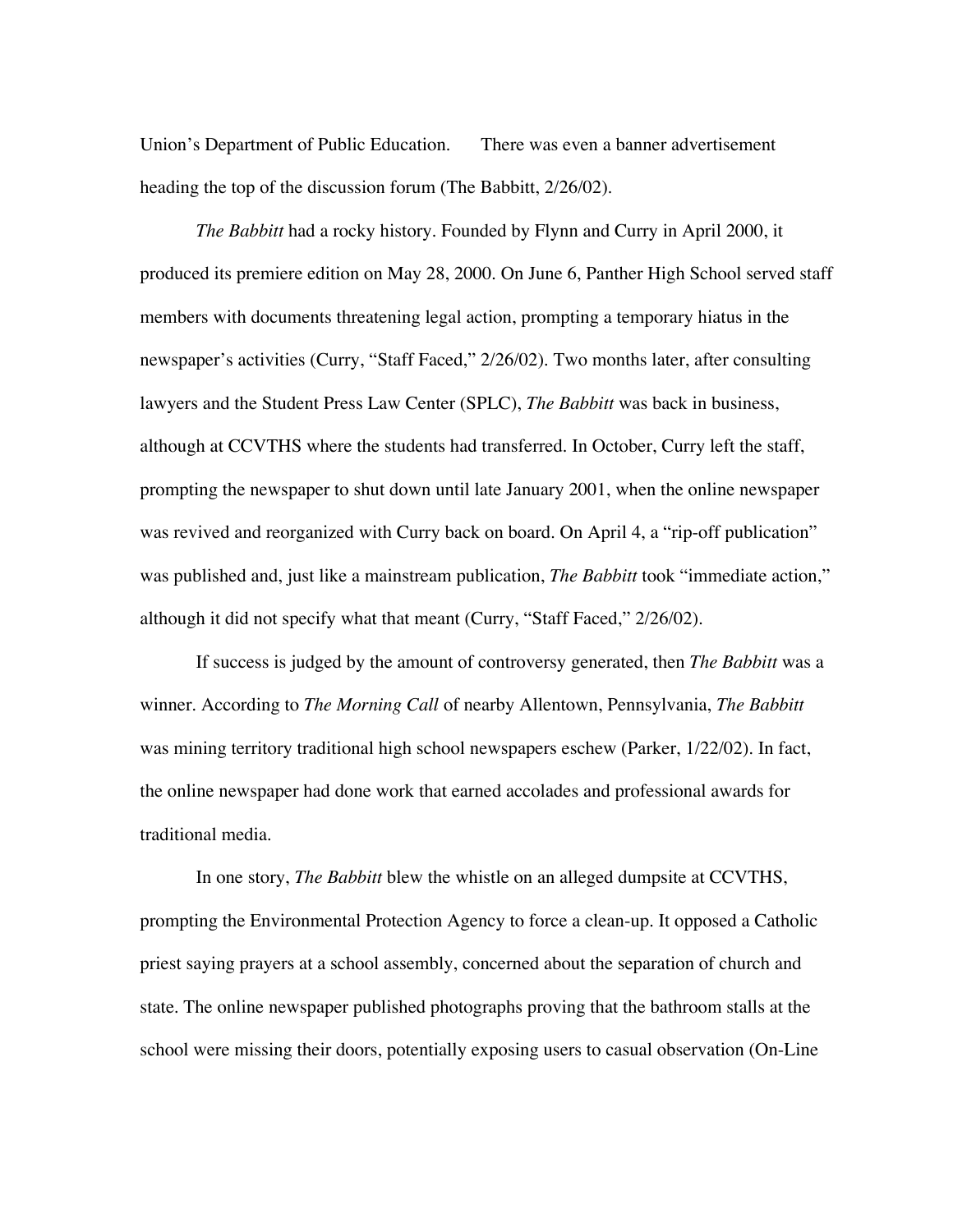Newspaper in Pa.). According to the SPLC Web site, an article in *The Babbitt* alleged cigarette smoking on a field trip by members of a group called Students Against Destructive Decisions. That group complained to CCVTHS Principal Paul Caputo, prompting a verbal shrug from Flynn. "That may be a waste of his time . . . that's not a reflection on me," he replied, as quoted by the SPLC (On-Line Newspaper in Pa.).

#### **Argumentation**

In the fall of 2001, *The Babbitt* posted a story about a teacher, alleging that she lied about an argument involving Curry. Before a disciplinary committee, Flynn and two other witnesses, unconnected with *The Babbitt*, corroborated Curry's version of the incident. Nonetheless, the disciplinary committee and the principal sided with the teacher, imposing a three-day in-school suspension on Curry. An administrative director later overturned the suspension, according to school officials. Curry, Marks, and Flynn were subsequently transferred from that classroom (On-Line Newspaper in Pa.).

According to Flynn, quoted on the SPLC Web site, the teacher was allegedly "infuriated" that the situation had been made public. A local television station aired a story describing what caused the furor: "[the teacher's] alleged in-class use of the phrase 'vo-tech style' to refer to" what some felt was the school's "watered down" curriculum, according to the SPLC posting and *The Morning Call* (On-Line Newspaper in Pa.).

School officials were becoming increasingly angry. Once the story concerning the teacher's comments appeared in *The Morning Call,* and concerned about *The Babbitt*'s repeated use of profanities, Principal Caputo acted. In late January 2002, he blocked school computers from accessing thebabbit.com. Speaking to *The Morning Call*, Caputo said he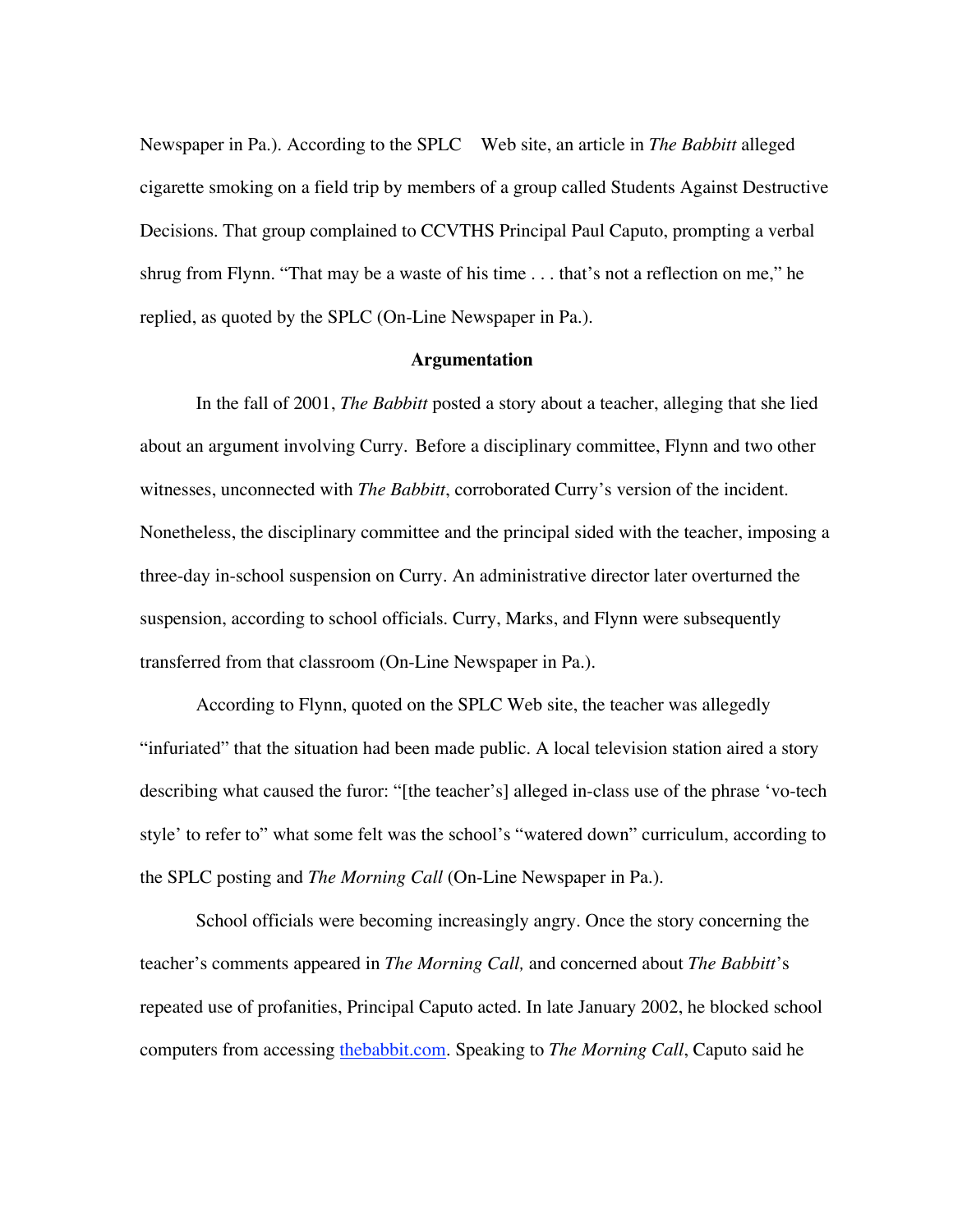"felt the language and the content was not appropriate for school viewing . . . They weren't responding to my requests to be fair and balanced and accurate." Curry claimed his stories were based on audiotapes and documents and told *The Morning Call* that "Caputo is afraid of the truth and . . . doesn't like it when he has it shoved in his face . . . He isn't used to students being so involved and willing to take the time and effort we put in on our publication" (Parker, 1/22/02).

That article appeared in the *Morning Call* on January 22, 2002. Thirteen days later, on February 3, Caputo sent registered letters to all of *The Babbitt* staff's parents threatening their children with expulsion for causing a "disturbance" (a constitutional hot button term discussed later) on-campus by "encouraging students and faculty to read the local newspaper [*The Morning Call]*," according to an article in *The Babbitt*'s February 26 edition (The Babbitt, 2/26/02).<sup>5</sup> *The Morning Call* quoted an attorney at SPLC saying that *The Babbitt* was on "solid legal ground." Perhaps proving that the only thing more effective than the power of the press is a mother protecting her child, Caputo allegedly backed down after a telephone conversation with Curry's mother, Margaret (The Babbitt, 2/26/02).

The expulsion threat did not deter *The Babbitt*. In that same edition detailing the letter from Caputo (with the current edition still online), Curry wrote a story about the "mysterious" resignation of the industrial electricity instructor who declined to say much on-the-record, but did agree with a *Babbitt* story headlined, "Teacher to Principal, School Leader to Liar," claiming that administrators and board members did not care about students (Curry, "Teacher to Principal," 2/26/02). At least two other teachers, *The Babbitt* reported, had been "placing bets" on how long it would be before the teacher was fired. Another story

 <sup>5</sup>  $5$  Emphasis added.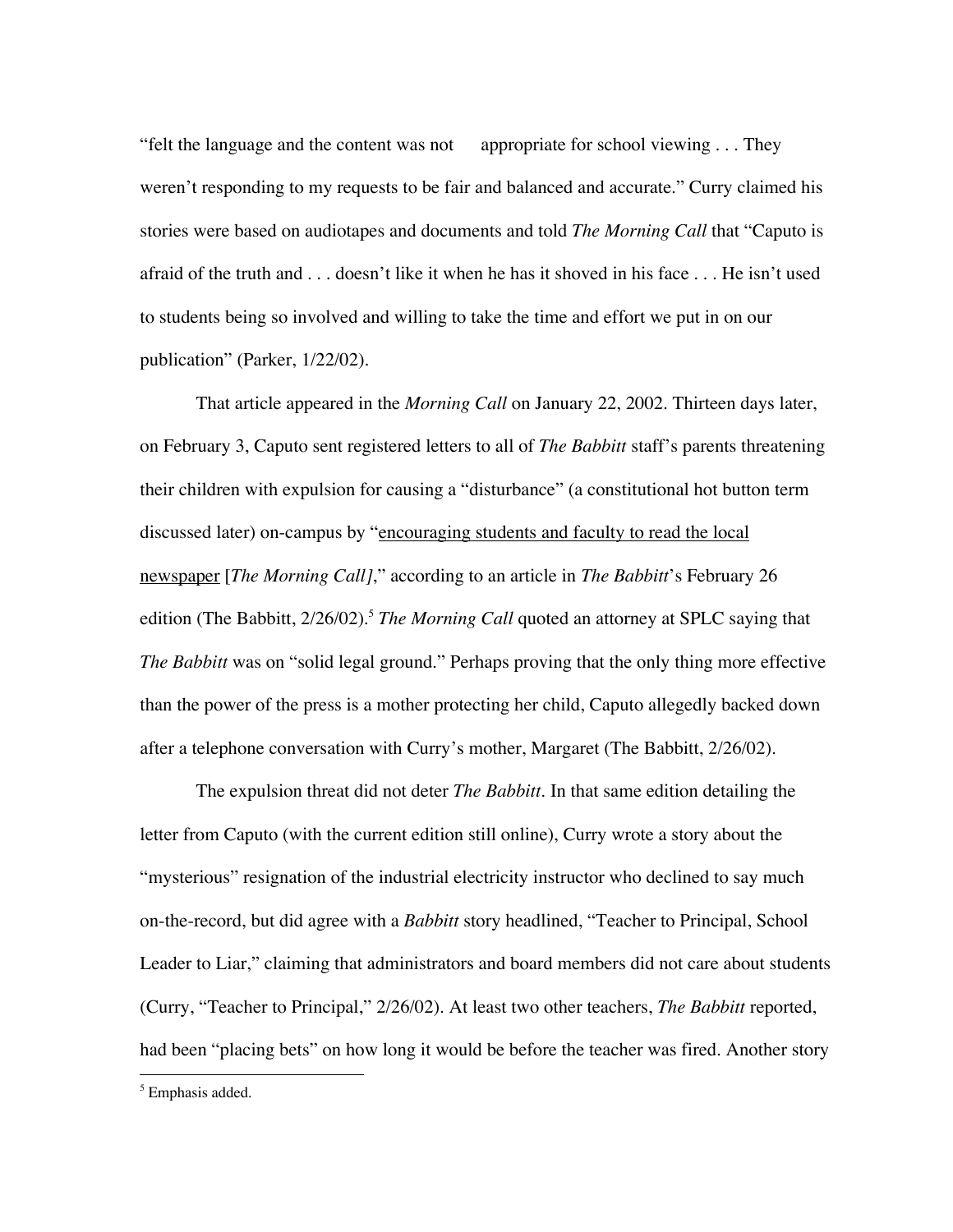took the CCVTHS to task for canceling a field trip (Curry, "New Director," 2/26/02). An editorial opposed several bills pending in the Pennsylvania legislature to allow censorship of student, on-campus publications to make them more "wholesome." In one concession, though, *The Babbitt* did agree to avoid profanity (Curry & Flynn, "The Babbit Says NO," 2/26/02).

While *The Babbitt* was grappling with CCVTHS over separation of church and state, a school dump, bathroom stall doors, cigarette smoking, and the First Amendment, traditional school newspapers in the same county, according to *The Morning Call,* were running stories about computer upgrades, the homecoming dance, a new picture of Jim Thorpe on boxes of Wheaties®, and a local animal shelter (Parker, 1/22/02). The salutary difference is that *The Babbitt* is produced off-campus by independent student journalists and the others are produced on-campus by students subject to administrative censorship and pressure. It is, perhaps, a powerful object lesson in the advantages of a free press.

### **Case law**

The line between a Web site and an online newspaper seems to be blurry. The U.S. Supreme Court in *Reno v. ACLU* conferred on the Internet at least as much First Amendment protection as that enjoyed by newspapers (Reno v. ACLU). Political speech, as that engaged in by *The Babbitt*, may be just the sort of expressive activity envisioned by the framers of the Constitution and defended repeatedly, if sometimes fitfully, by the Supreme Court.

In *Tinker v. Des Moines School District,* Justice Abe Fortas, writing the majority opinion, emphasized that "state-operated schools may not be enclaves of totalitarianism"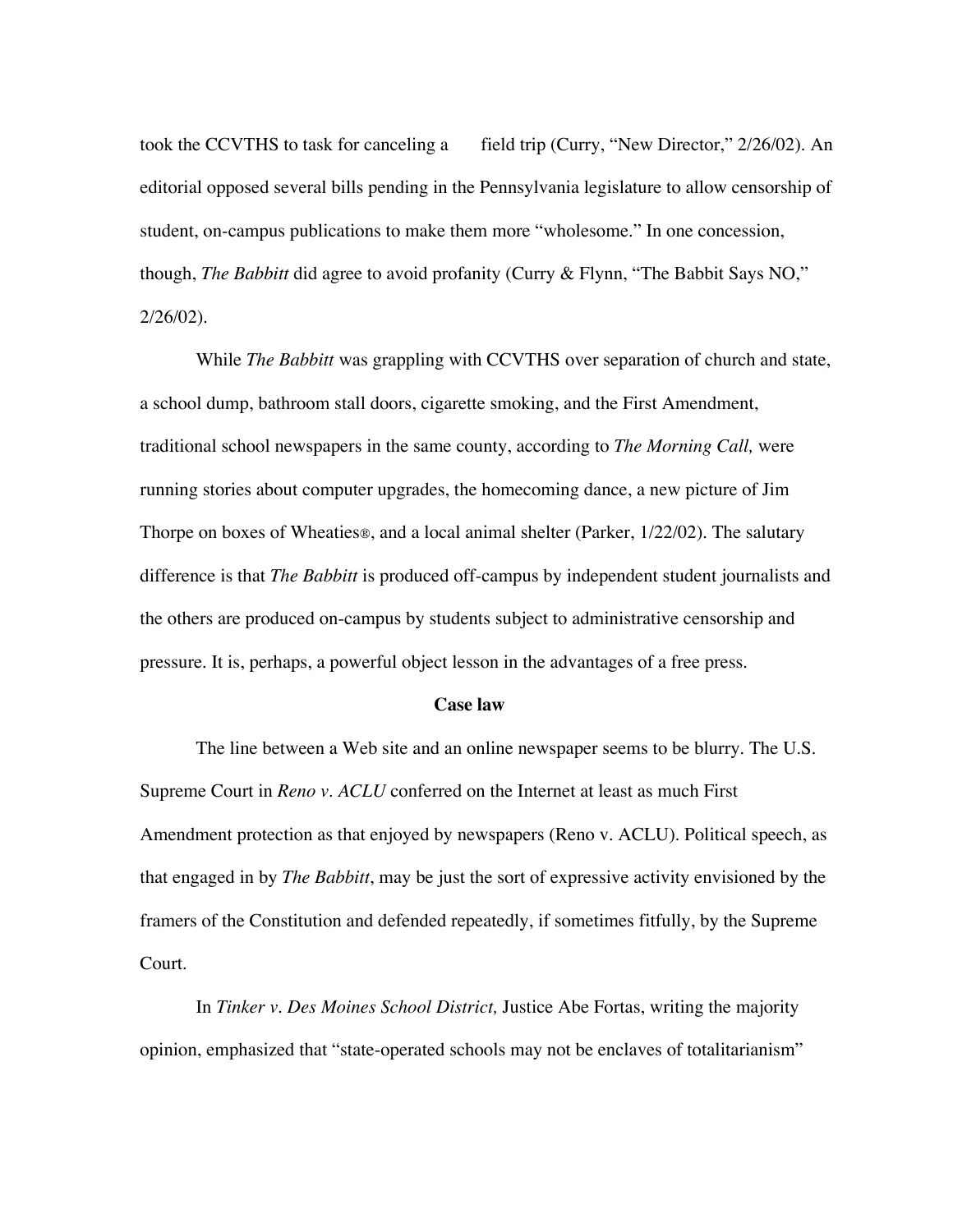(Tinker, 511). Justice Fortas stressed that school officials do not "possess absolute authority over their students" who are considered "'persons' under our Constitution," possessing "fundamental rights which the State must respect" (Tinker, 511). Justice Fortas thundered that, "it can hardly be argued that either students or teachers shed their constitutional rights to freedom of speech or expression at the schoolhouse gate" (Tinker, 736). The case involved students wearing armbands to school in a 1965 protest against the Vietnam War. The case did not "relate to regulations of the length of skirts," but "direct, primary First Amendment rights akin to 'pure speech'" (Tinker, 737). The Court did leave the door slightly ajar to regulating speech, stating that "substantial disruption or material interference with school activities" might be considered legitimate grounds to restrict free expression, as might "disturbances or disorders on the school premises" (Tinker, 514).

Those terms (substantial disruption, material interference, disturbances, and disorders) have proved problematic and troublesome for students since schools invariably justify their actions by citing them. CCVTHS officials pointedly deployed those terms. Concurring, Justice Stewart disagreed with the Court's holding that "First Amendment rights of children are co-extensive with those of adults" (Tinker, 515), citing *Ginsberg v. New York* the previous year, which stated that a "child . . . is not possessed of that full capacity for individual choice which is the presupposition of First Amendment guarantees" (Ginsberg, 649-650). The Court in *Bethel v. Fraser* (1986) found that a student's sexually suggestive speech at a school assembly could bring in-school punishment. Justice William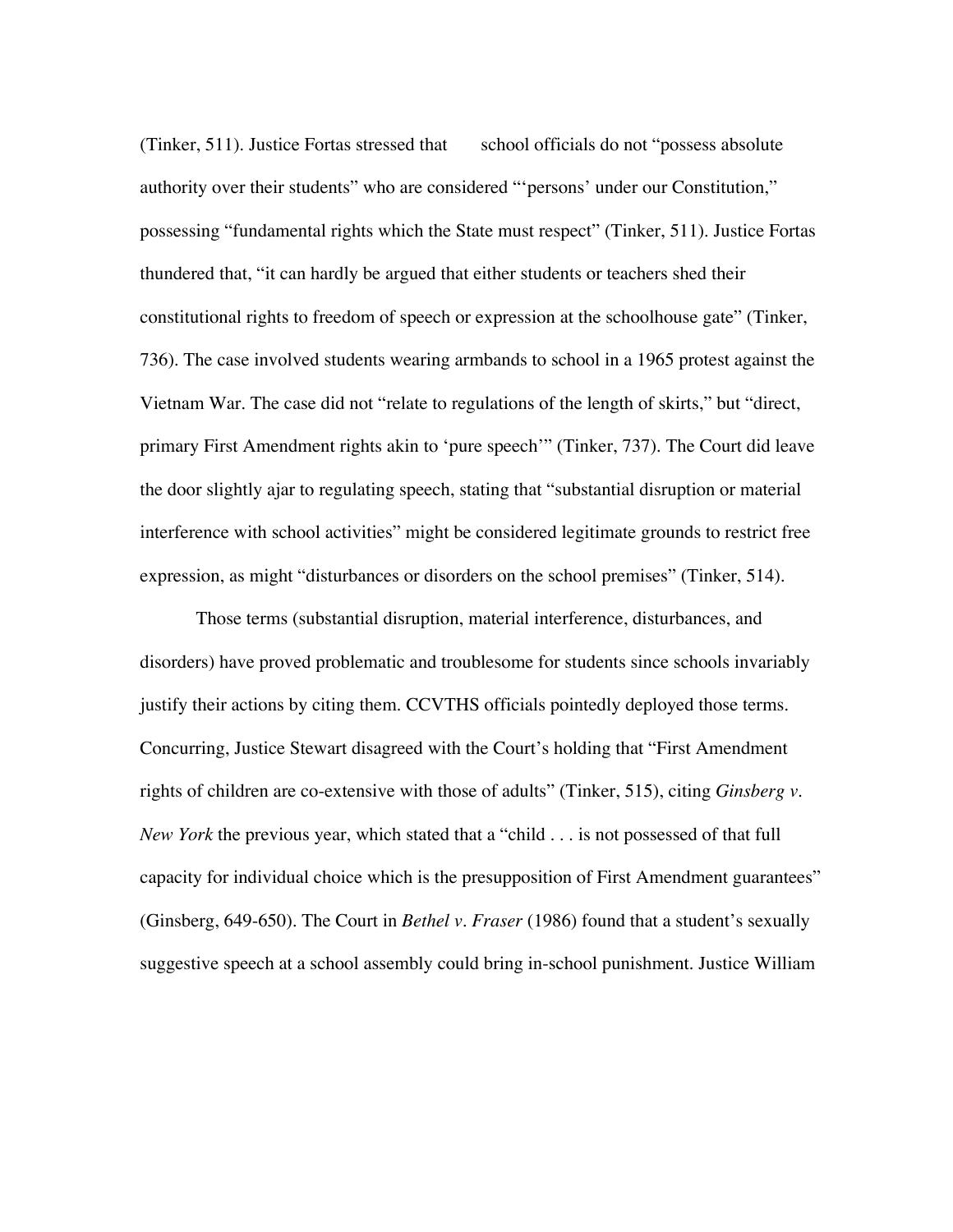Brennan, in a concurring opinion, suggested that the circumstances of the case would not have been grounds for punishment if <u>outside the school setting</u> (Bethel v. Fraser).<sup>6</sup>

### *Hazelwood*

*Hazelwood School District v. Kuhlmeier* is the only Supreme Court case directly dealing with a student newspaper, in this case an on-campus, non-internet newspaper produced by a journalism class at Hazelwood East High School in St. Louis County, Missouri (Hazelwood v. Kuhlmeier). It was a defeat for student journalists. In a conference paper, Nadia Watts, summarizing the views of several authors, posited that *Hazelwood* was "influenced by the fundamental differences between adults and minors and thereby deprived the minor students of their rightful First Amendment freedoms" (Watts). It is the level of maturity – or, rather, immaturity – of the students that was the decisive factor in the Court's opinion. Writing for the majority, Justice Byron White said, "public schools should weigh the emotional maturity of an intended audience when deciding when to publish speech on sensitive issues" (Hazelwood, 272). He added that the maturity of the student editors and reporters was also a crucial factor.

In an implausible coupling, Justice White suggested those sensitive issues "might range from the existence of Santa Claus in an elementary school setting to the particulars of teenage sexual activity in a high school setting" (Hazelwood, 272) The Court ruled that student First Amendment rights in public schools are "not automatically coextensive with the rights of adults in other settings," echoing *Ginsberg* (Hazelwood, 574-575)*.* Schools can legitimately restrict student speech that is "inconsistent with its basic educational mission,

 <sup>6</sup> Emphasis added.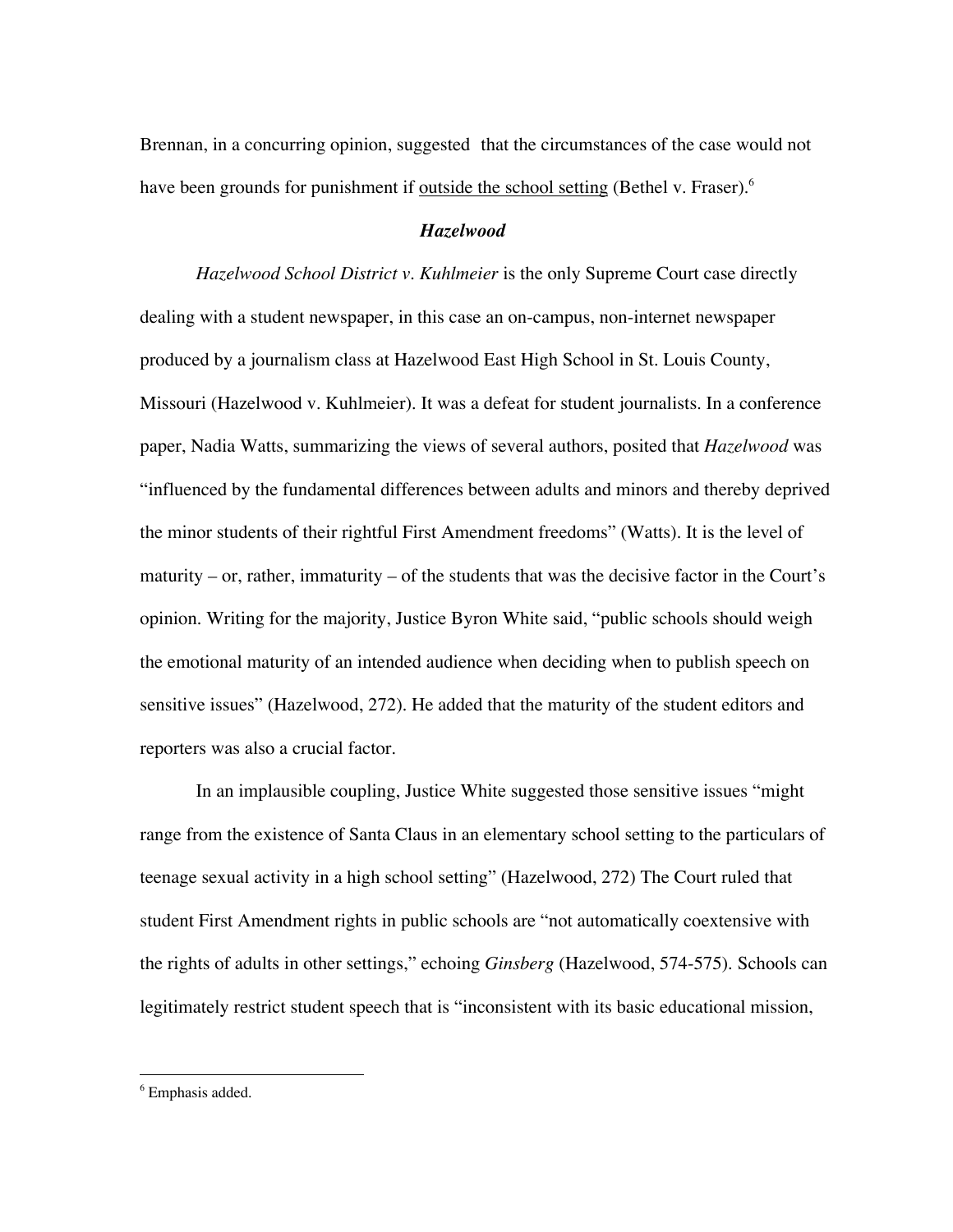even though the government could not censor similar speech outside the school,"

Justice White continued (Hazelwood, 260).<sup>7</sup>

S. Elizabeth Wilborn analyzed the factors "subsequent to and influenced by

*Hazelwood*" and found that courts considered,

. . . the compulsive nature of attendance at primary and secondary schools, the fact that students in a classroom are a captive audience, the maturity level of the students, the schools' duty to provide a safe environment conducive to learning, and the educational goal of inculcating the social, moral, and political values of society (Wilborn, 120).

In a rhetorical flourish, Wilborn charged that Federal courts "have not considered students' speech interest in the same way they consider other students rights, and thus, 'a commercial for Hostess Twinkies® receives greater protection under the First Amendment than does a student's political speech'" (Wilborn, 122).

*Hazelwood* applied only to public schools and not private ones since "state action" is required to trigger the First Amendment. The high school principal in *Hazelwood* deleted articles from the school's student newspaper on teenage pregnancy, sexual conduct, and the divorce circumstances of one of the school's students. The Court suggested a standard for punishing student expression that by happenstance and incidentally occurs on school premises (Hazelwood, 565).

## **On-campus punishment**

The question at issue in this paper is whether expressive speech generated in online newspapers produced off-campus without using school resources can incur on-campus punishments. The Supreme Court did not rule on that specifically in *Hazelwood, Bethel*, or

<sup>-&</sup>lt;br>7 <sup>7</sup> Emphasis added.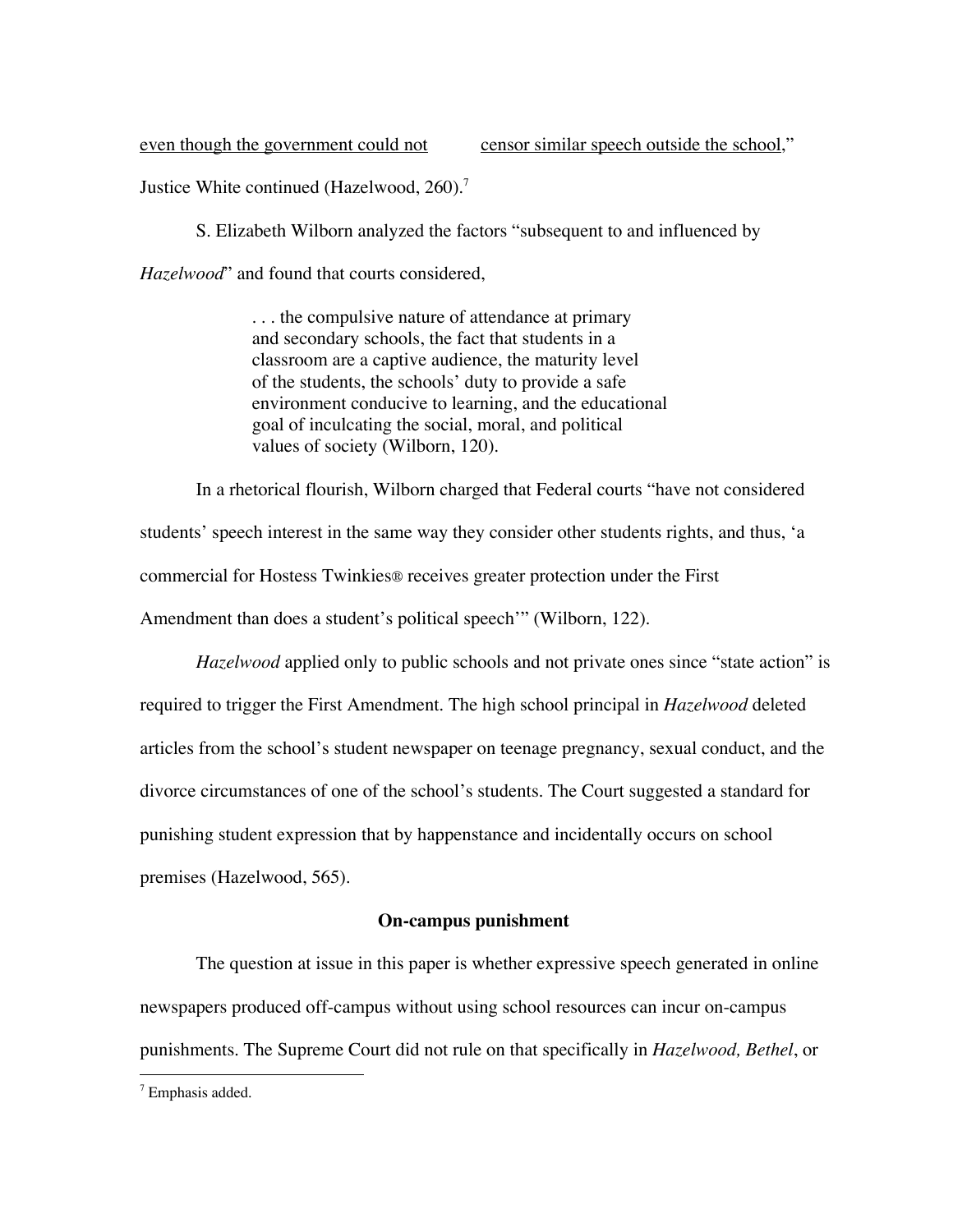*Tinker*. In a summer 2001 article in the *Boston University Journal of Science and Technology Law,* Clay Calvert contended that the issue of how and whether off-campus speech was brought onto school premises is pivotal (Calvert).

If a student personally and deliberately downloaded her/his off-campus Web site "while in school and/or encouraged other students to view it while in school," this would be similar to bringing an underground newspaper onto school property and subject to the school's control (Calvert, 265). Calvert believed that schools would have more authority to regulate the Web site and punish its authors if they were able to prove it interfered with the schools in a disruptive and disorderly fashion. School attorneys pay attention to Supreme Court cases as well and always contend a student's actions are disruptive and interfere with teaching and the learning environment. "When a teacher or principal hears about a student's off-campus-created Web site and then downloads it to a school computer for review," Calvert wrote, "this act does not constitute the intentional downloading of the site in school by the student. The student has not brought the speech on campus" (Calvert, 266).<sup>8</sup> If the student does not introduce the expression onto campus, Calvert observed, then it should not be subject to school regulation and the student not subject to school discipline. "Schools overstep both their educational mission and authority when they attempt to punish offcampus speech," he stressed (Calvert, 266).

#### *Thomas*

In 1979, in *Thomas v. Board of Education, Granville Central School District,* the Court of Appeals for the Second Circuit ruled that school officials could not punish students for an underground newspaper that was "conceived, executed, and distributed outside the

 <sup>8</sup> Emphasis added.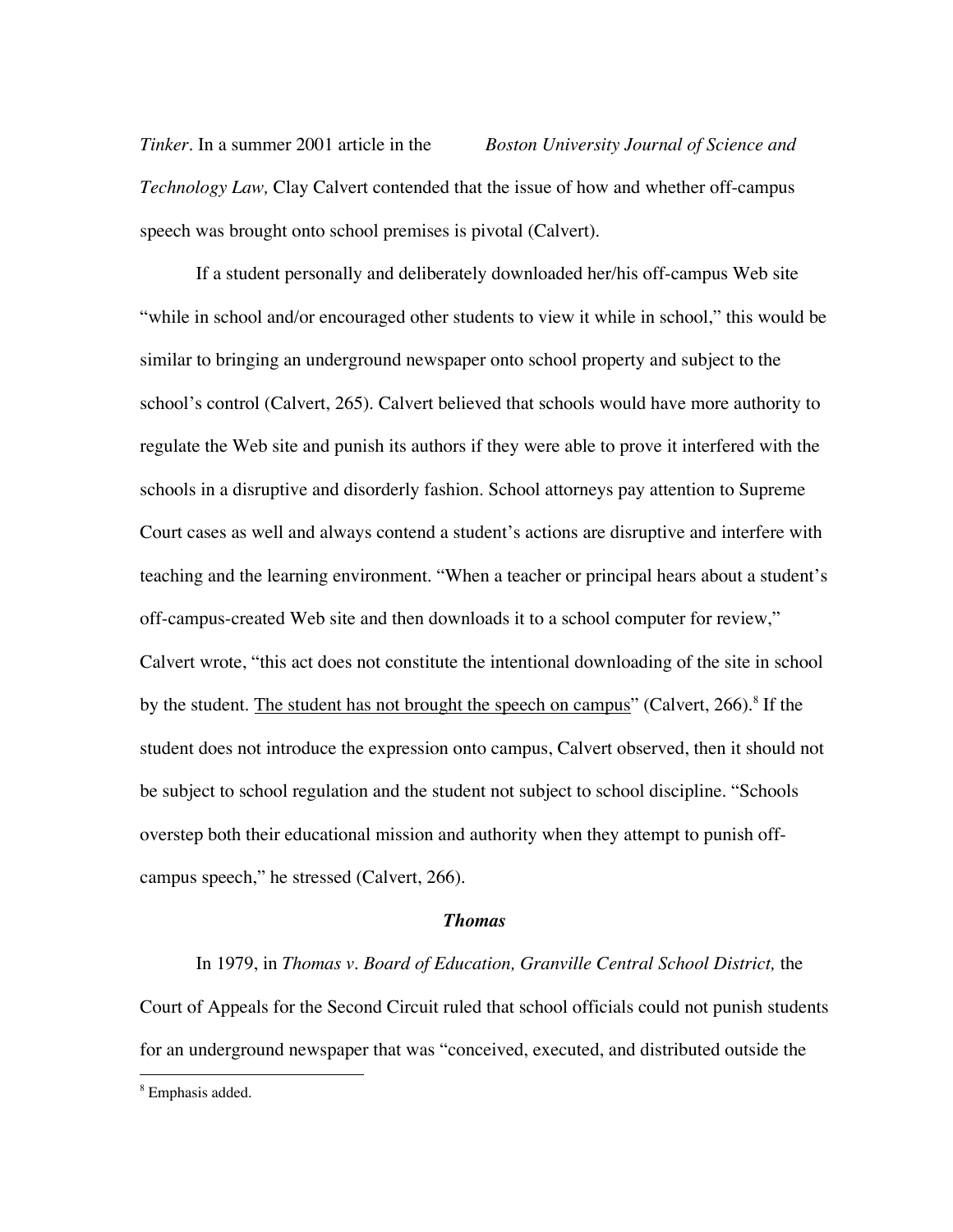school" (Thomas, 1045) The school board involved appealed the case to the U.S. Supreme Court, which declined to hear the case.<sup>9</sup> Pointedly, nine years later, the Supreme Court did not mention *Thomas* in *Hazelwood.* In a post-*Tinker,* pre-*Hazelwood* Federal District Court case in Texas, *Sullivan v. Houston Independent School District*, the court held that school officials should not have "jurisdiction over (a student's) acts on a public street corner" and that it made "little sense to extend the influence of school administration to offcampus activity" (Sullivan, 1346).

In *Thomas,* the Second Circuit claimed there was due process difficulty with inschool punishment for off-campus speech. "A school official acts as both prosecutor and judge when he moves against student expression," the Court determined, adding that it is unlikely that the school official would be impartial due to a "vested interest in suppressing controversy" (Thomas 1048). Without the impartiality of an independent decision maker, "the punishments imposed . . . cannot withstand the proscription of the First Amendment" (Thomas, 1043). The Court also held that it was willing to grant school officials "substantial autonomy" within the confines of "the metes and bounds of the school itself" (Thomas 1043).

# **Rankling the principal**

Brandon Beussink in February 1998, created a Web site at his home using his own equipment, rankling his principal at Woodland High School in Bollinger County, Missouri (Beussink v. Woodland). "Vulgar language" was used regarding teachers, the principal, and the school's home page (Beussink, 1175). After the school gave him a 10-day suspension as

<sup>-&</sup>lt;br>9  $9$  Justices insist nothing should be read into a decision not to consider a case. However, when the Court agrees to hear a case, it overturns the lower court roughly 70 per cent of the time.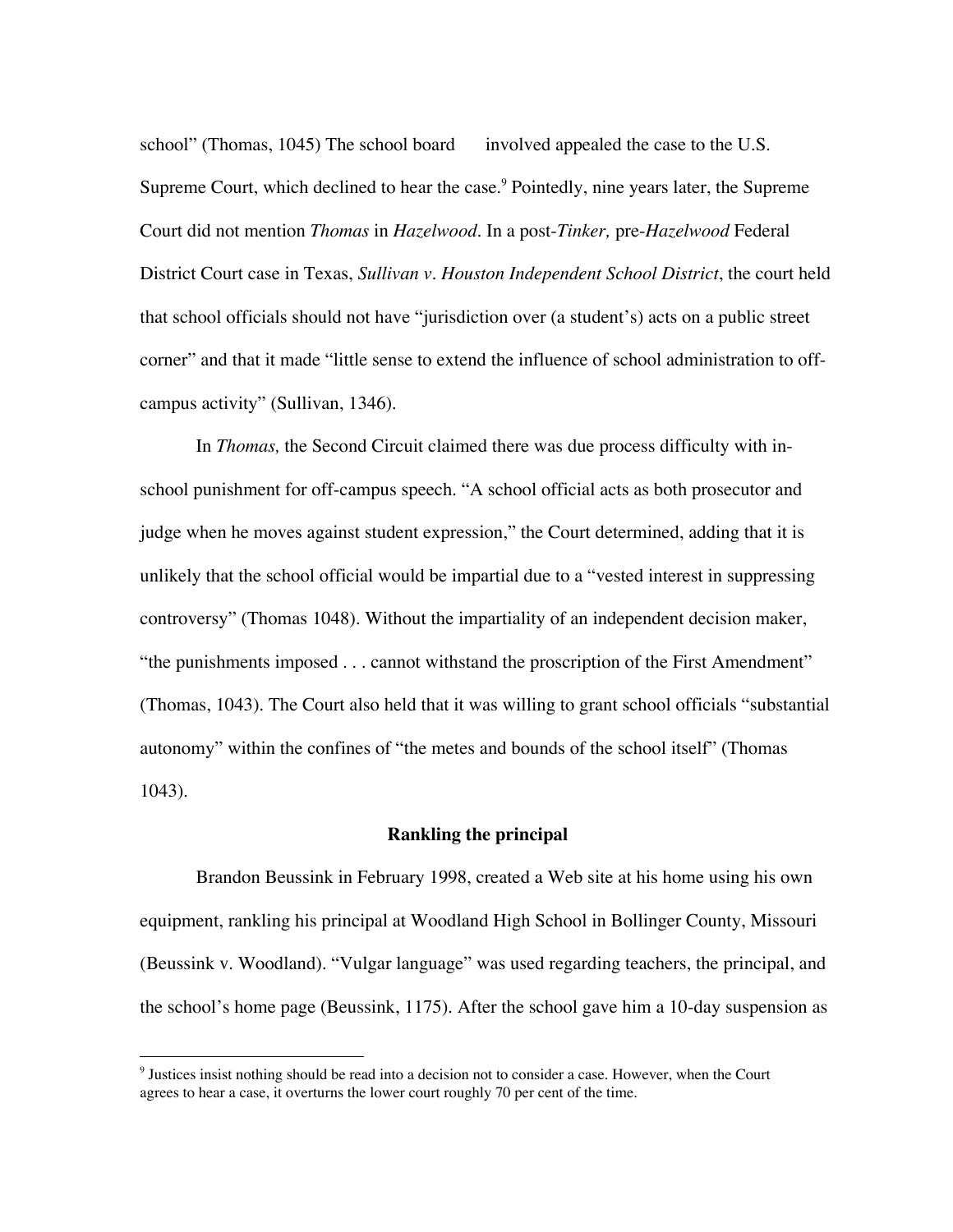a result, Beussink filed for an injunction in Federal District Court. The Federal Court for the Eastern District of Missouri ruled in the high school junior's favor in *Beussink v. Woodland R-IV School District*. Interestingly, as part of its rationale, the court cited the substantial interference and disruption standard of *Tinker*. "Individual student speech which is unpopular but does not substantially interfere with school discipline is entitled to protection," the court ruled (Beussink, 1182).

In a ringing passage, the court added that this sort of situation gave Woodland High School students the "opportunity to see the protections of the United States Constitution and the Bill of Rights at work" (Beussink, 1182). Furthermore, the court explained, "unpopular speech . . . invites censure . . . (and) needs the protection of the First Amendment . . . (which) was designed for this very purpose" (Beussink, 1183). In *Tinker*, the students brought the speech onto school ground (the armbands), while in *Beussink* the student did not (it was brought onto campus by someone else). By deploying the substantial interference and disruption standard to a new and different situation, the district court broke new legal ground.

In another case involving student expressive conduct in an off-campus setting, *Klein v. Smith*, student Jason Klein gave his teacher "the finger" (an obscene hand gesture) in a restaurant parking lot off school property and received a 10-day suspension as reward (Klein v. Smith). Klein alleged in Federal District Court that this school-imposed penalty for his off-campus action violated his First Amendment right of free speech. The Federal Court for the District of Maine agreed. Calvert claimed that the *Klein* decision is "analogous to many of the Web-based cases that arise today" and that students on the Internet are metaphorically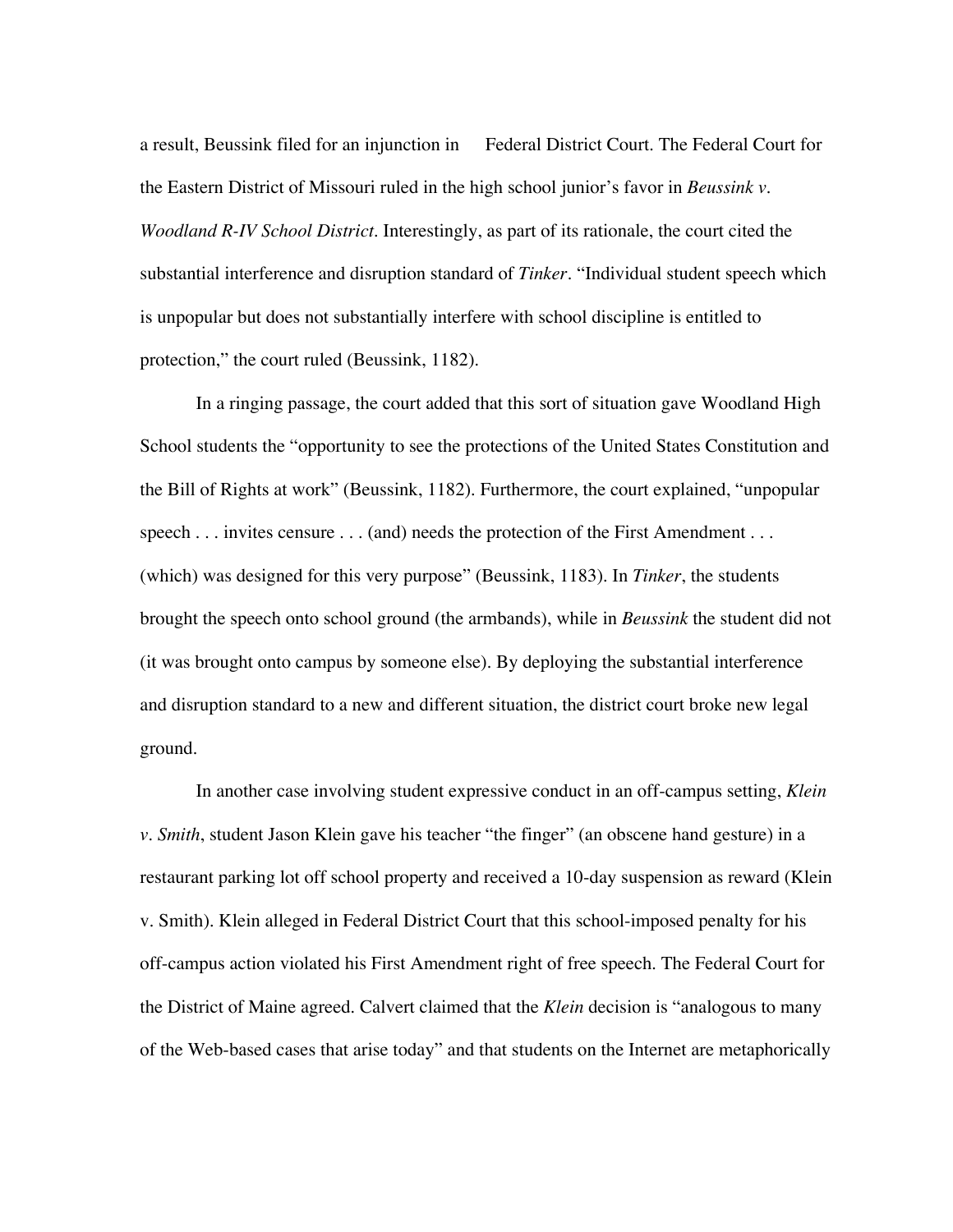giving the "middle finger" to teachers and administrators (Calvert, 273). "The Klein case . . . should not be ignored by school districts contemplating in-school discipline for offcampus speech that is offensive and disparaging," the court declared (Klein, 1142). *Klein* demonstrated that students, when off-campus, are normal citizens, since the First Amendment does not subdivide Americans into students and nonstudents, adults and children.

### **Elsewhere**

The Supreme Court ruled in *New Jersey v. T.L.O*. that Fourth Amendment rights of students are diminished in school settings and that school officials "need not obtain a warrant before searching a student who is under their authority" (New Jersey v. T.L.O.). However, when students are "elsewhere" (the Court's word), school officials have no jurisdiction over them (New Jersey, 334). The Fourth Amendment uses the words "people" and "persons" and does not differentiate between ages or classes of people and persons. In this instance, the Court refused to draw a distinction between adults and minors outside the school setting. Calvert took this further, "The bottom line is that minors' Fourth Amendment rights are only diminished when they are acting in the role of student in a school setting. The same should be true of First Amendment rights of minors" as well, he maintained (Calvert, 280). The First Amendment also does not distinguish between minors and adults. Calvert added that courts should consider this Fourth Amendment analogy when deciding the "current wave" of off-campus cyber cases by students (and minors) (Calvert, 280).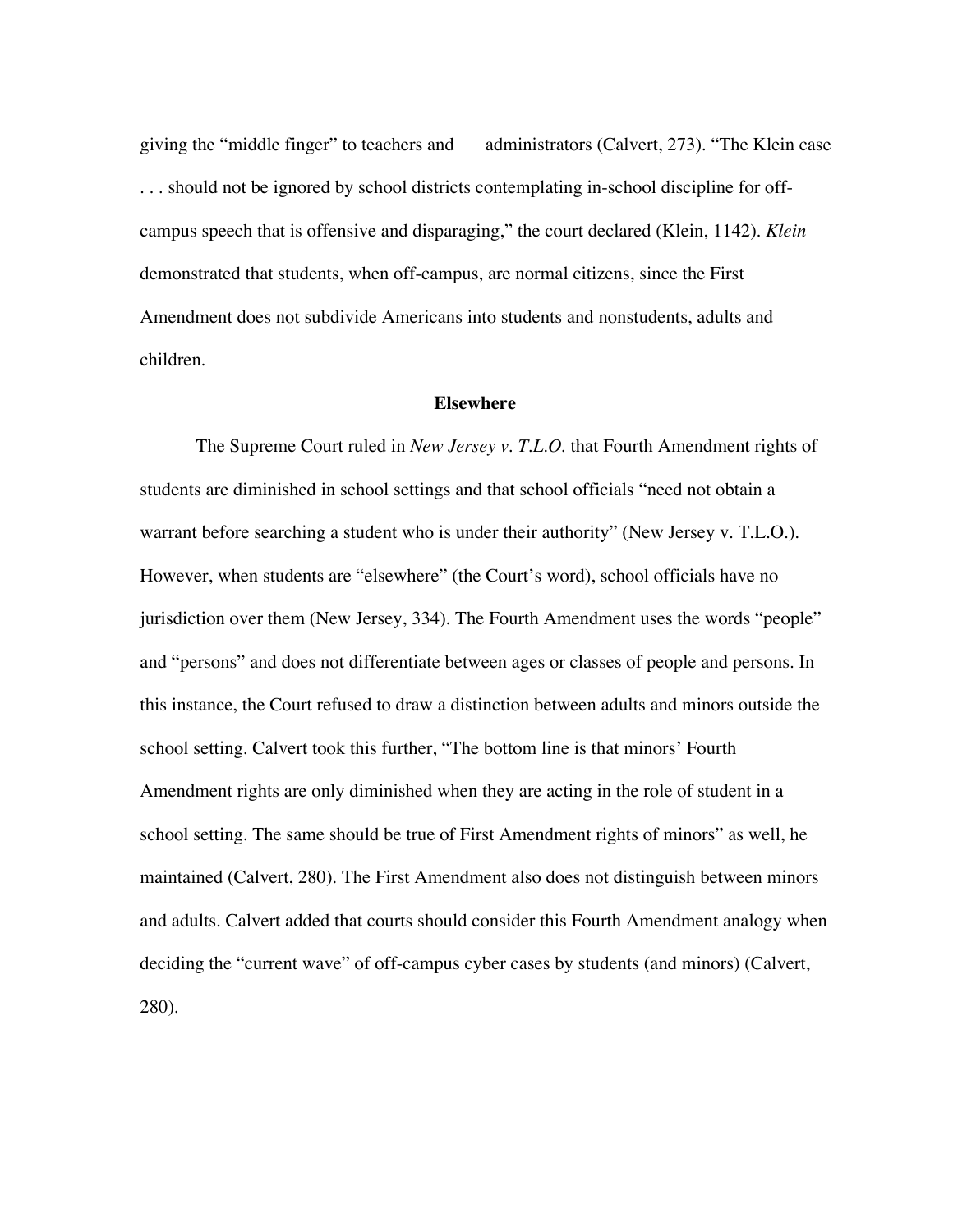School officials and teachers seem to forget that all the normal avenues of legal remedies exist in the off-campus world to provide avenues of redress. The civil, criminal, and juvenile justice systems are in place to determine whether students have committed intrusion, defamation, or libel and punish them if necessary. As Calvert wrote, "if a student is arrested for making a Web-based threat and serves time in an adult or juvenile detention facility, there is no need for school suspension. It is hard to attend class from a holding cell . . . Sufficient remedies and redress . . . already exist for off-campus expression that causes harm" (Calvert, 245). He further stated that lessons learned in the "'real world' justice systems surely [are] far more powerful . . . than in-school punishment" (Calvert, 246).

Without a clear Supreme Court decision, various state legislatures are stepping into the vacuum. In Illinois, for instance, the General Assembly passed a bill limiting high school journalists' rights and strengthening school censorship powers. The institutional press's lobbying organization, the Illinois Press Association, only grudgingly opposed the General Assembly's action (Terry, memo).

### Conclusion

Since the tragedy at Columbine High School in Colorado and the attacks on September 11, school administrators are jittery and parents are worried and wary about student use of the Internet. It is only logical – and even understandable – that these concerns would manifest themselves in sometimes heavy-handed and harsh punishments. Many parents see no reason why children should have any rights of free expression if that makes the school environment safer for their children, or at least *seem* so. School boards,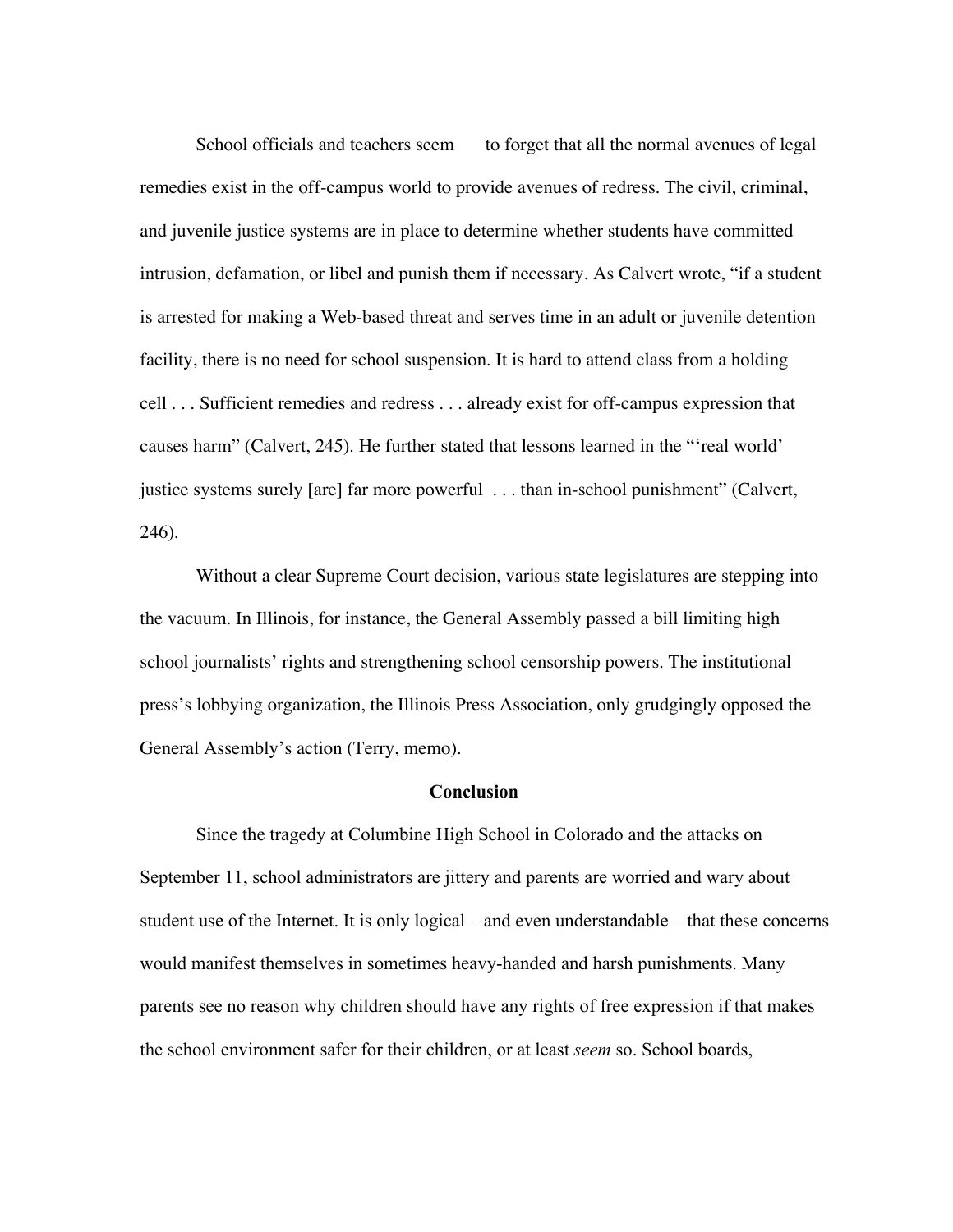principals, and administrators are only too glad to oblige by overreacting. Not only does this take parents and worried community members off their backs, it also makes it easier to manage their schools.

It is in difficult times just like these that our constitutional rights need protecting the most and when it is the most challenging to do so. School administrators have latched onto the substantial disruption and disorder test articulated by the U.S. Supreme Court and use it in virtually every case that comes before them dealing with on-campus punishment of offcampus expressive speech.<sup>10</sup> That the Constitution does not differentiate between minors and adults in the Fourth Amendment and the First Amendment is not bothersome to them. The Supreme Court has not specifically addressed what free speech rights students have offcampus when it comes to being punished on-campus. In one "digital" case, a Federal District Court in *Klein* did rule that an obscene hand gesture was protected speech offcampus and could not be punished on-campus.

Calvert contended that if students do not use any school facilities and do not themselves introduce their off-campus publication onto school property, then schools have no right to punish them with suspensions or expulsions just because they disagree with the speech or are discomfited by it. Flynn, Curry, and the others scrupulously avoided "bringing" *The Babbitt* on-campus. Whether principals, such as Caputo, have the right to bar access to off-campus Web sites protected by the First Amendment and endorsed by the Supreme Court in *Reno* is beyond the scope of this paper.

Teachers and administrators had all the remedies they needed under existing law to punish students or adults if their actions or speech step over legal bounds. The sort of

 <sup>10</sup> Expressive "speech" includes behavior as well as written or oral commentary.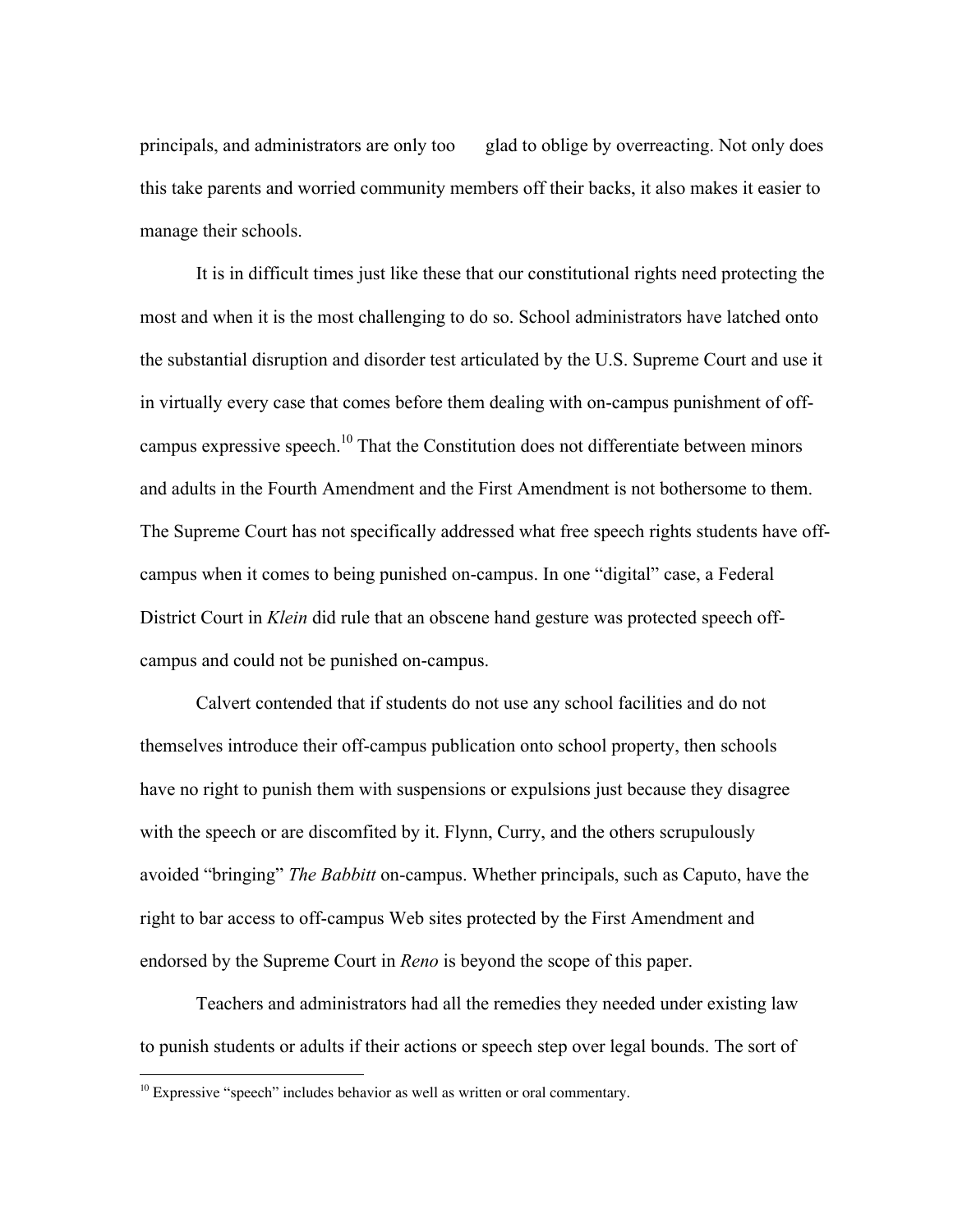speech and journalism *The Babbitt* engaged in was precisely the sort of expressive conduct the First Amendment was designed to foster and protect. Bringing the EPA in full cry down on CCVTHS and forcing it to clean-up a dumpsite is an example of enterprise journalism. While traditional school newspapers were hamstrung by the censorship of their schools and produced puff pieces on homecoming and Wheaties®, *The Babbitt* was pursuing investigative journalism of a high order and doing so in the face of official harassment.

There seems to be some, however halting, movement toward expanding student journalism rights, both judicially and legislatively. The future momentum is by no means assured in a post-Columbine, post-September 11 America. The U.S. Supreme Court has hinted, while hedging its bets, that students have *some* constitutional rights and by extension, it would seem, those must include First Amendment expression to some degree.

As long as there are nervous school boards and until there is a definitive Supreme Court decision, school officials are going to take advantage of some of the uncertainties and gray areas in existing case law. In addition, they will rely on the intimidation factor inherent in an unequal power arrangement in which schools seem to hold all the cards and students have no leverage. Not all high school journalists will demonstrate the backbone of *The Babbitt* staff, and not all parents will support their children in what seems to be a lopsided struggle.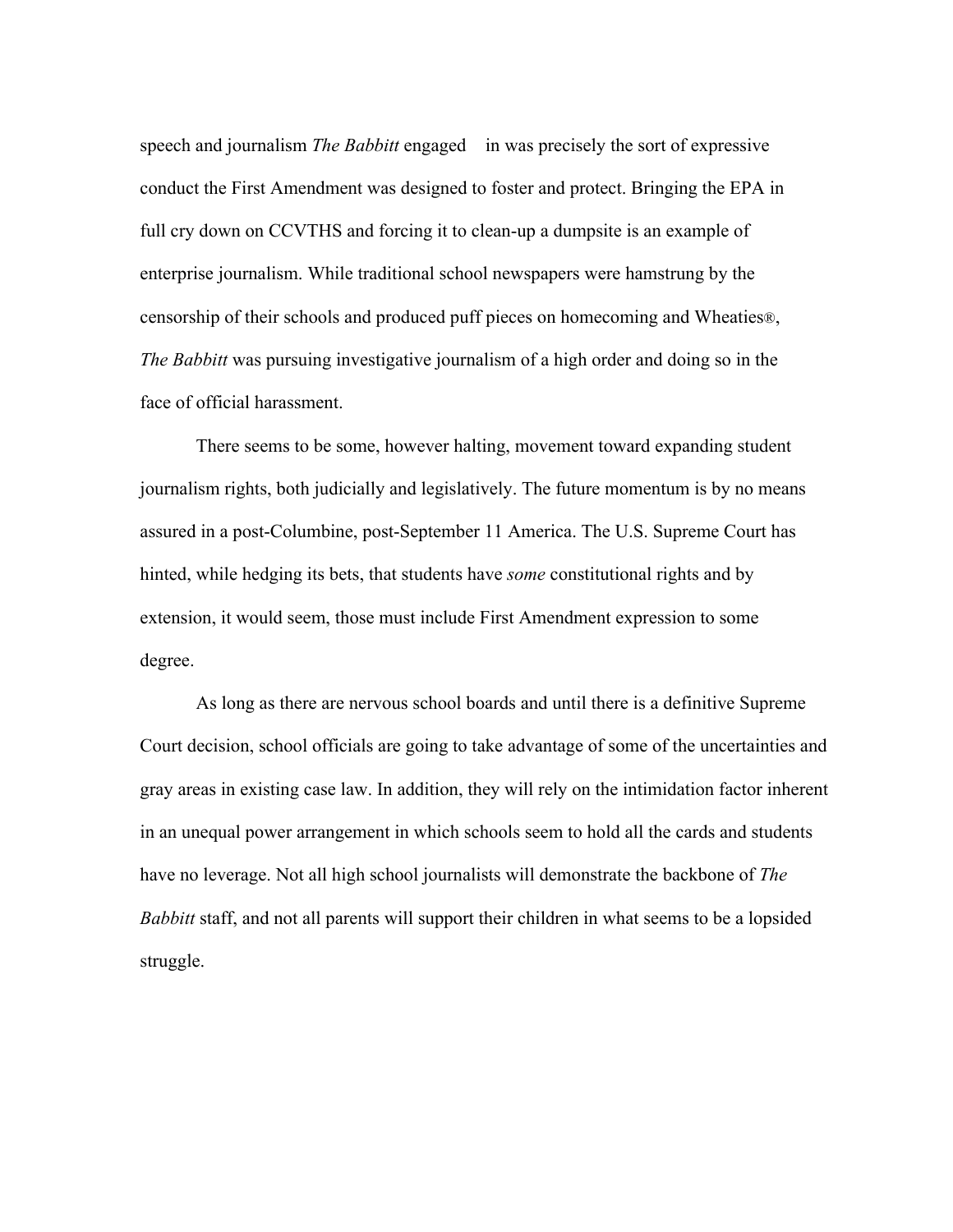### References

The Babbitt *Update,* THE BABBITT, February 26, 2002, *at* http://www.thebabbitt.com/update1.htm.

Bethel v. Fraser, 478 U.S. 675 (1986).

Beussink v. Woodland R-IV School District, 30 F. Supp. 2d 1175 (E.D. Mo 1998).

Calvert, Clay. *Off-Campus Speech, On-Campus Punishment: Censorship of the Emerging Internet Underground*, 7 B.U.J. SCI. & TECH.L 243, *available at* http://web.lexisnexis.com/universe/document? m=ea3d1c8931a6f8aae5b0f9a9a4f9db29&\_docnum=1& wchp=dGLSzV&–md5=e80954e69654c6f28ea31e1c8b67eb3c;WRAP=.

Curry, James M. Babbitt *Staff Faced with Legal Action & Expulsion,* THE BABBITT, accessed February 26, 2002, *at* http://www.thebabbitt.com/615.htm.

Curry, James M. and Conrad C. Flynn, The Babbitt *Says NO to Censorship,* THE BABBITT, accessed February 26, 2002, *at* http://www.thebabbitt.com/605.htm.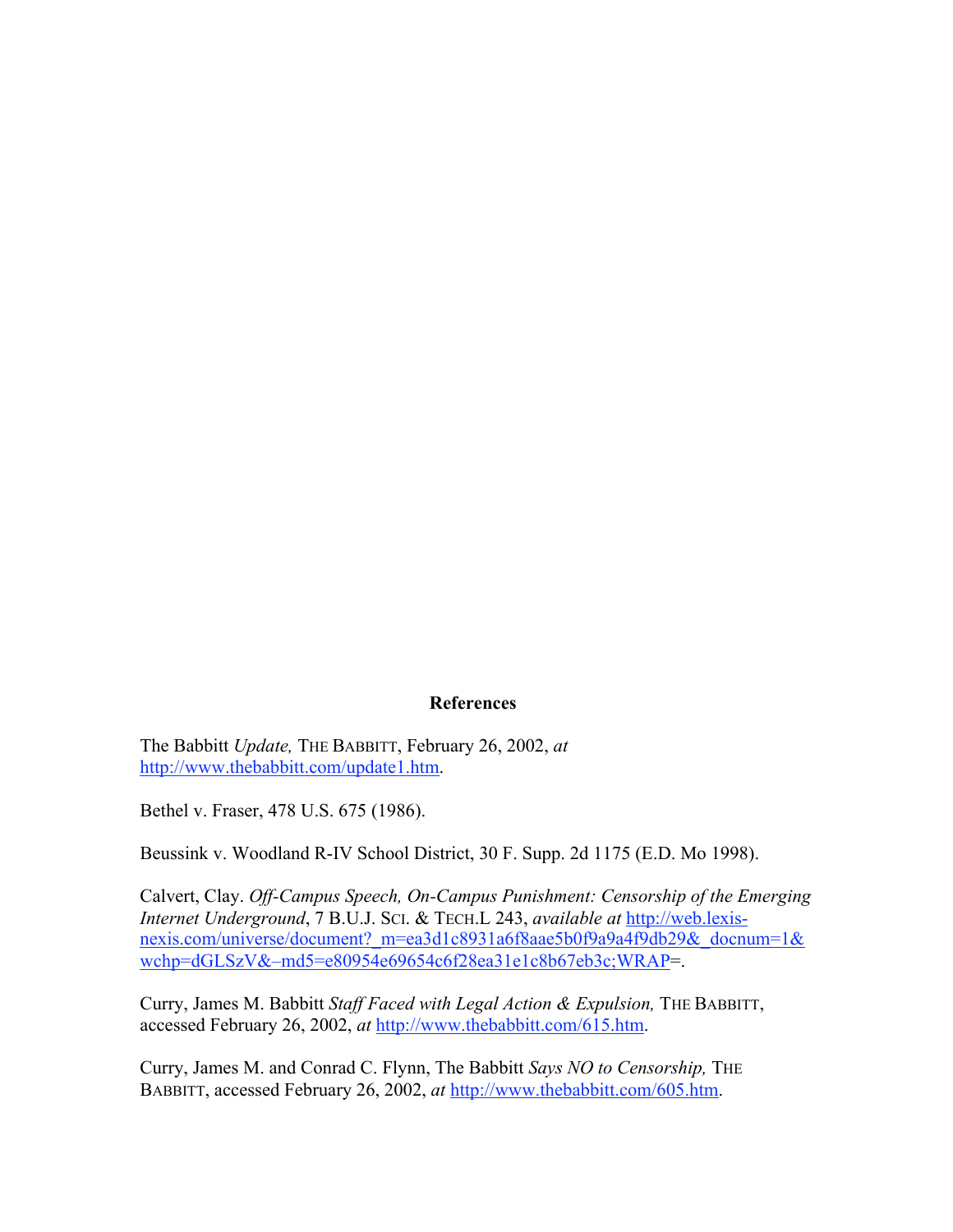Curry, James M., *New Director Cancels Field Trips, Angered Students Take Action*, THE BABBITT, accessed February 26, 2002, *at* http://www.thebabbitt.com/612.htm.

Curry, James M., *Teacher to Principal, School Leader to Liar,* THE BABBITT, accessed February 26, 2002, *at* http://www.thebabbitt.com/.

Ginsberg v. New York, 390 U.S. 629 (1968).

Hazelwood School District v. Kuhlmeier, 484 U.S. 260 (1988).

Jason Klein v. Kenneth Smith, 635 F. Supp. 1440 (D. Me. 1986).

*Online Newspaper in Pa. Blocked from School Computers,* The Babbitt *again under Pressure after Surviving Legal Threat Two Years Ago,* Student Press Law Center (February 4, 2002) *available at* http://splc.org/newsflash.asp?id=355&year=.

*Links to Jim Thorpe, Lehighton, Palmerton, Panther Valley, and Weatherly High Schools factual information,* THE BABBITT, February 26, 2002, *at* http://www.thebabbitt.com.

Morris, Stan. *Student Web Sites and First Amendment Issues,* GIGALAW.COM, 2000-2002, *at* httpL//www.gigalaw.com/articles/morris-2000-09-p1.html.

New Jersey v. T.L.O., 469 U.S. 325, 333-43 (1985).

New York Times v. Sullivan, 376 U.S. 254, 1 Media L. Rep. 1527 (1964).

Reno v. ACLU, 521 U.S. 897 (1997).

Parker, Chris. *School Blocks Online paper: Carbon Vo-Tech Official Restricts Access to Web Site after Profanity,* MORNING CALL, January 22, 2002, *available at* http://pqasb.pqarchiver.com/mcall/main/doc/ (abstract free, full text costs).

Sullivan v. Houston Indep. Sch. Dist., 307 F. Supp. 1328, 1340-41 (S.D. Tex. 1969).

Terry, Thomas C. Unpublished memo, 1999, while Illinois Press Association treasurer.

Thomas v. Board of Educ., Granville Cent. Sch. Dist., 607 F.2d 1043, 1050 (2d Cir. 1979).

*Timeline,* THE BABBITT, February 26, 2002, *at* http://www.thebabbitt.com/timeline.htm.

Tinker v. Des Moines School Dist., 393 U.S. 503 (1969).